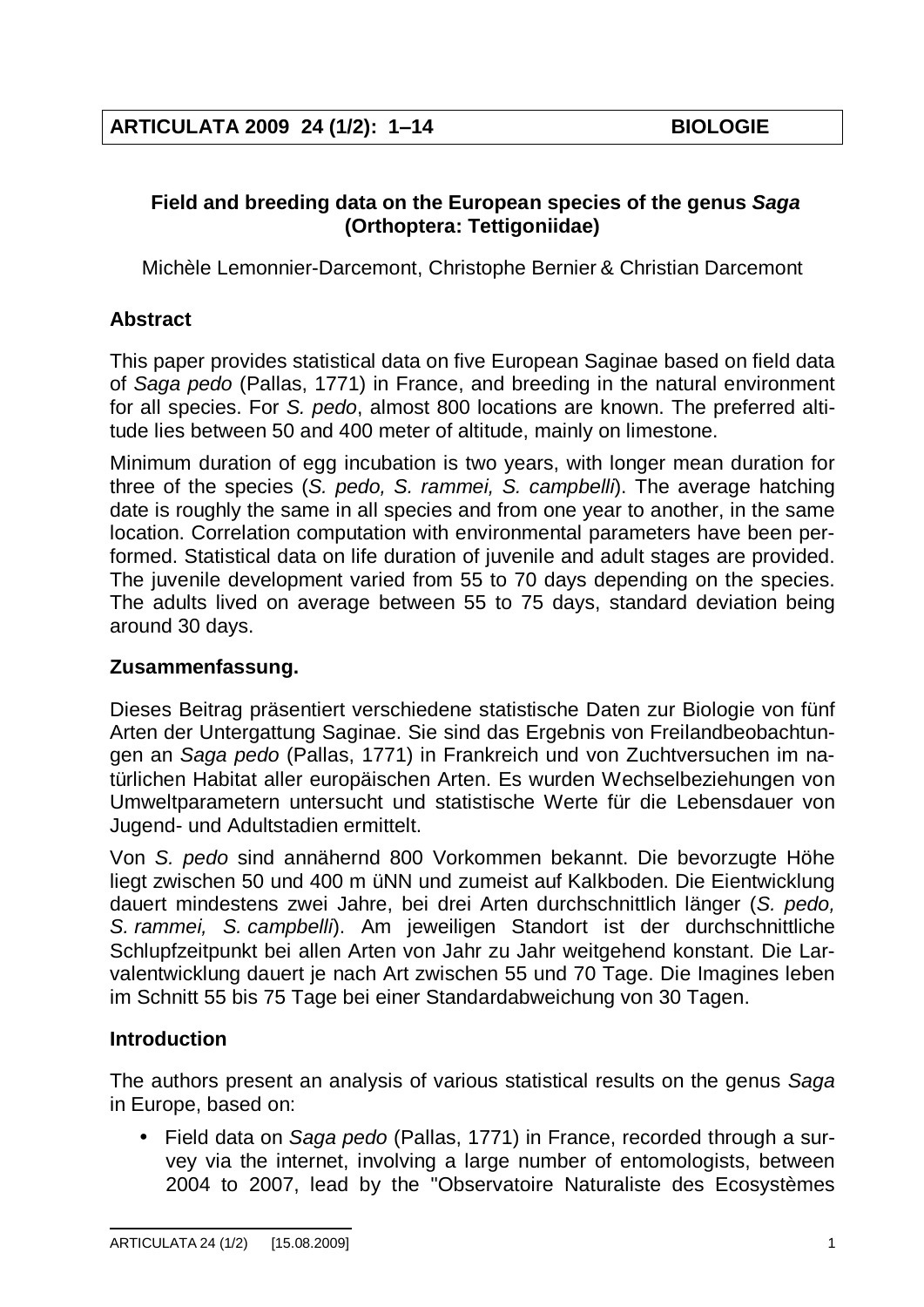Méditerranées" (O.N.E.M.) and gathered by its coordinator, Christophe Bernier. The first two years the results were published on the website of the ONEM only. (BERNIER, 2005-2006). Note that *S. pedo* is one of two Orthoptera species present on the annexes of the Habitats Directive.

• Data from breeding experiments were gathered in the natural environment of all European species of Saginae, except *S. rhodiensis* Salfi, 1929. This study is part of the general study on the genus *Saga,* performed by the G.E.E.M. since 2004. Up to now, breeding experiments were limited (BÉRENGUIER 1905, 1907, QUIDET 1988) or performed in an artificial environment (KALTENBACH 1970, SCHALL 2002).

## **Methods**

#### *Saga pedo* **records in France**

In France, *S. pedo* is the only representative of the Saginae. The data collection in France involves many observers since 2004, enabling us to gather more than 1300 data.



Fig. 1: Overview of known *Saga pedo* locations in France.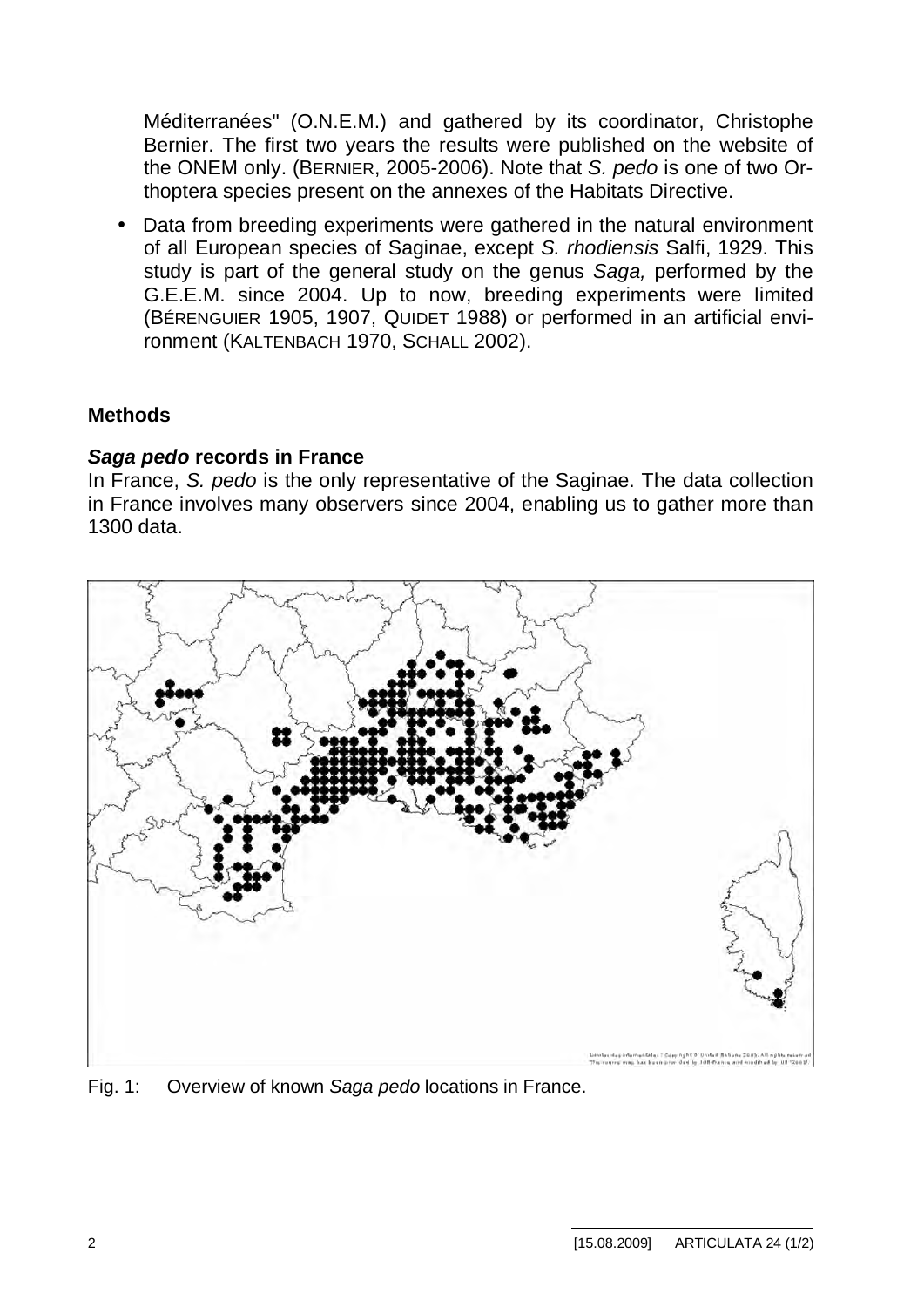| French<br>department<br>Number | Number of<br>Contacts | Number of<br><b>Recorders</b> | Number of<br>Stations | Number of<br>administrative<br>districts |
|--------------------------------|-----------------------|-------------------------------|-----------------------|------------------------------------------|
| 34                             | 338                   | 134                           | 204                   | 107                                      |
| 30                             | 249                   | 110                           | 148                   | 52                                       |
| 83                             | 165                   | 57                            | 83                    | 52                                       |
| 13                             | 140                   | 75                            | 100                   | 42                                       |
| 07                             | 108                   | 62                            | 60                    | 32                                       |
| 26                             | 70                    | 44                            | 61                    | 37                                       |
| 84                             | 65                    | 35                            | 40                    | 32                                       |
| 04                             | 36                    | 28                            | 22                    | 17                                       |
| 06                             | 30                    | 13                            | 17                    | 13                                       |
| 66                             | 29                    | 11                            | 12                    | 10                                       |
| 11                             | 27                    | 17                            | 24                    | 21                                       |
| 20                             | 14                    | 8                             | 8                     | 3                                        |
| 46                             | 12                    | $\overline{7}$                | $\overline{7}$        | $\overline{7}$                           |
| 12                             | 10                    | 13                            | 7                     | 6                                        |
| 05                             | 8                     | 6                             | 8                     | 4                                        |
| 81                             | 2                     | $\overline{2}$                | $\overline{2}$        | 2                                        |
| 82                             | 1                     | 1                             | 1                     | 1                                        |

Table 1: Synthetic overview of the distribution of the records of *Saga pedo* within French administrative departments.

#### **Saginae breeding process**

The breeding experiments were performed at Callian, France, in the central Var area at 250 m altitude. Here *S. pedo* is present and the climate is very similar to that of the parts of Greece where specimens of the other species have been collected.

Usually, males and females from the same species and location were raised together in small groups, in big cages up to the J3 stage. Once adult, most specimens were placed in individual cages.

Eggs were stored in a wood cabin in the garden, protected from the frost of winter nights. This cabin has two windows to provide daylight. The only attention given to the eggs is watering done on a regular basis, aimed to replicate typical Mediterranean conditions.

## **Source populations for breeding**

#### *Saga natoliae* **Serville, 1839**

The distribution area of this insect extends from the Balkans (south of Dalmatia, Albania, Republic of Macedonia (F.Y.R.O.M.) and north-east of Greece, through Anatolia into Syria. Length of the body:  $\Omega$  60-88,6 mm,  $\delta$  51,5-81,5 mm.

Specimens have been collected from the north of Greece, Chalkidiki, in occidental Macedonia (Gomati, Ierissos) in the summer of 2004 and 2005.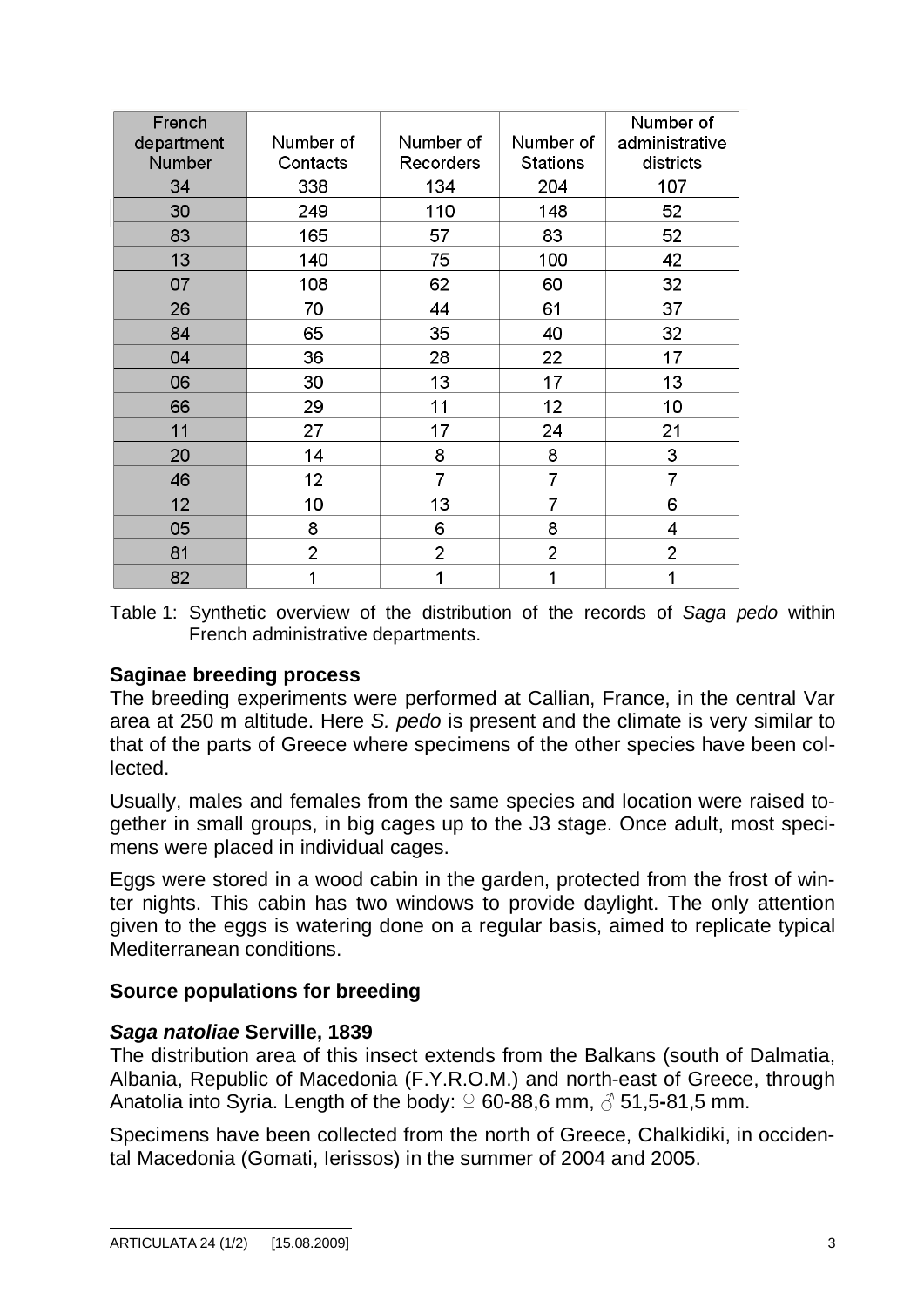## *Saga hellenica* **Kaltenbach, 1967**

This species occurs all over Greece, the far north-east excluded, Albania and Republic of Macedonia (F.Y.R.O.M.). Length of the body:  $\mathcal{Q}$  55,8-78,0 mm,  $\beta$  48,0-76,0 mm.

Specimens have been collected between 2004 and 2007 in the north of Greece, in occidental Macedonia (Nimfeo, Aetos, Kristallopigi), in Epirus (Petas, Morfio, Pardalitsa, Aghia Kiriaki) and in Thessaly (Skepari).

#### *Saga rammei* **Kaltenbach, 1965**

Known from Republic of Macedonia (F.Y.R.O.M.), south of Bulgaria and Greek Macedonia. Length of the body:  $\Omega$  49,6-71,0 mm,  $\Lambda$  45-60 mm.

In 2003 and 2005, two breeding samples have been collected in the north of Greece, Chalkidiki area, in occidental Macedonia (Olympiada, Ierissos).

#### *Saga campbelli* **Uvarov, 1921**

Recorded from Greece (Macedonia and Thrace), up to the south-east of Romania, European part of Turkey and islands located in the north of Aegean sea (Samothrace, Limnos). Length of the body:  $\Omega$  49,5-58,5 mm,  $\Lambda$  53,0-68,5 mm.

One breeding sample collected in 2005 from the Thrace area, in north of Greece (Messi).

#### *Saga pedo* **(Pallas, 1771)**

This species has a large pan-Mediterranean distribution extended into eastern countries. From the Iberian peninsula up to the north-west of China (Xinjiang), through the centre and south of Europe, the southern part of Russia, Ukraine, Caucasus and Republics of Kazakhstan and Turkmenistan. It can be found in the Balkans including Greece (LEMONNIER-DARCEMONT et al. 2008) and probably in Albania. In the south, it occurs up to Sicily. Length of the body:  $\circ$  50-78 mm.

The specimens used for breeding were collected between 2002 and 2006 in southeastern of France, in Alpes-Maritimes (Vence, Coursegoules) and Var (les Mayons).

## **Results**

## **Statistical data from** *Saga pedo* **records in France**

The general distribution of *S. pedo* in France is now well known, from more than 800 locations, spread over 17 French departments. This species is mainly present in the following French departments: Hérault, Gard, Var and Bouches-du-Rhône. More than half of the known locations in France are situated in the four regions above. An additional survey campaign in other departments in the southeast of France should soon allow one thousand distinct locations to be reached.

#### **Character of the locations with** *Saga pedo*

*Saga pedo* seems to be able to live in a wide variety of open and sunny habitats. Most of the recorded data (83%) are from calcareous lands (mainly limestone from Cretaceous and Jurassic). It is also recorded on more acid lands (shale, granites, sand) but less frequent (17%). This may be linked to the reduced amount of food on siliceous lands.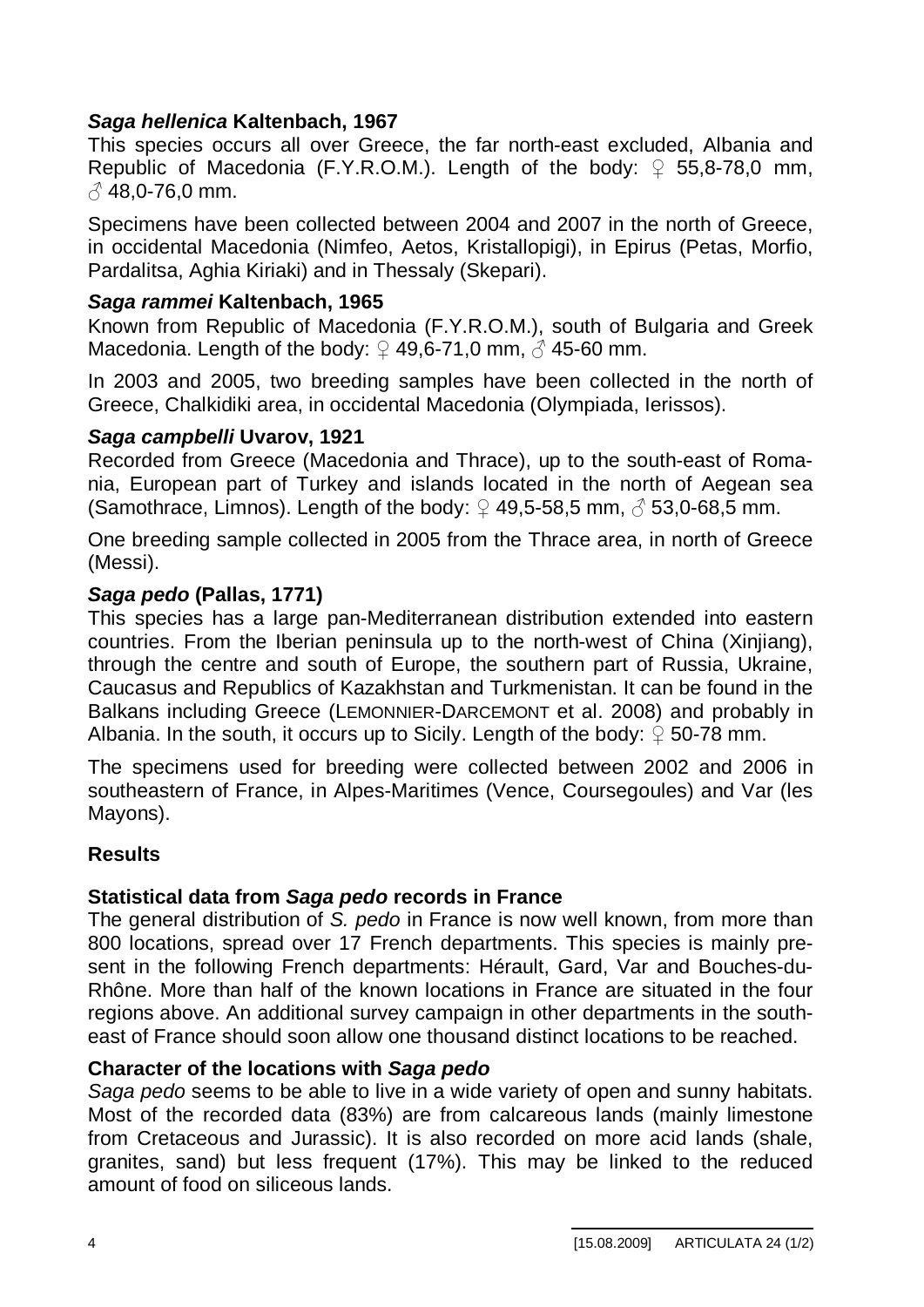## **Number of known locations per altitude**

*Saga pedo* is observed from sea level up to 1750 meters altitude (in Alpes-de-Haute-Provence: Siron, Pic de Couard, Montagne de Gâche, Cheval Blanc). Based on the 574 stations with known altitude, figure 2 shows:

- The species is found mostly at low altitudes, mainly between 50 and 400 meters.
- The number of locations at less than 100 meters is lower than between 100 and 200. This may be caused by the fact that urbanisation and agriculture has rendered the landscape in the plain less suitable for *S. pedo*.
- The number of locations decreases significantly above 400 meters and becomes significantly reduced at 1700 meters of altitude.



Fig. 2: Number of locations of *Saga pedo* per altitude, in France.

*S. pedo* can be found in grasslands (scrub, field with *Brachypodium retusum*, dry meadow) and agricultural area (fallow land and fields with *Brachypodium phoenicoides* bush). It can be found in undergrowth with clearings and scrub.

## **Daily activity**

At low altitude in summer, in Mediterranean climate, *S. pedo* is a night hunter and, at twilight, can be found at the edge of roads. As shown in figure 3, half of the observations in France occurs at twilight (between 9 and 11 p.m. in summer). Despite of regular and systematic prospecting performed on roads during night, no *Saga* has been observed between 3 and 6 a.m. This can be correlated with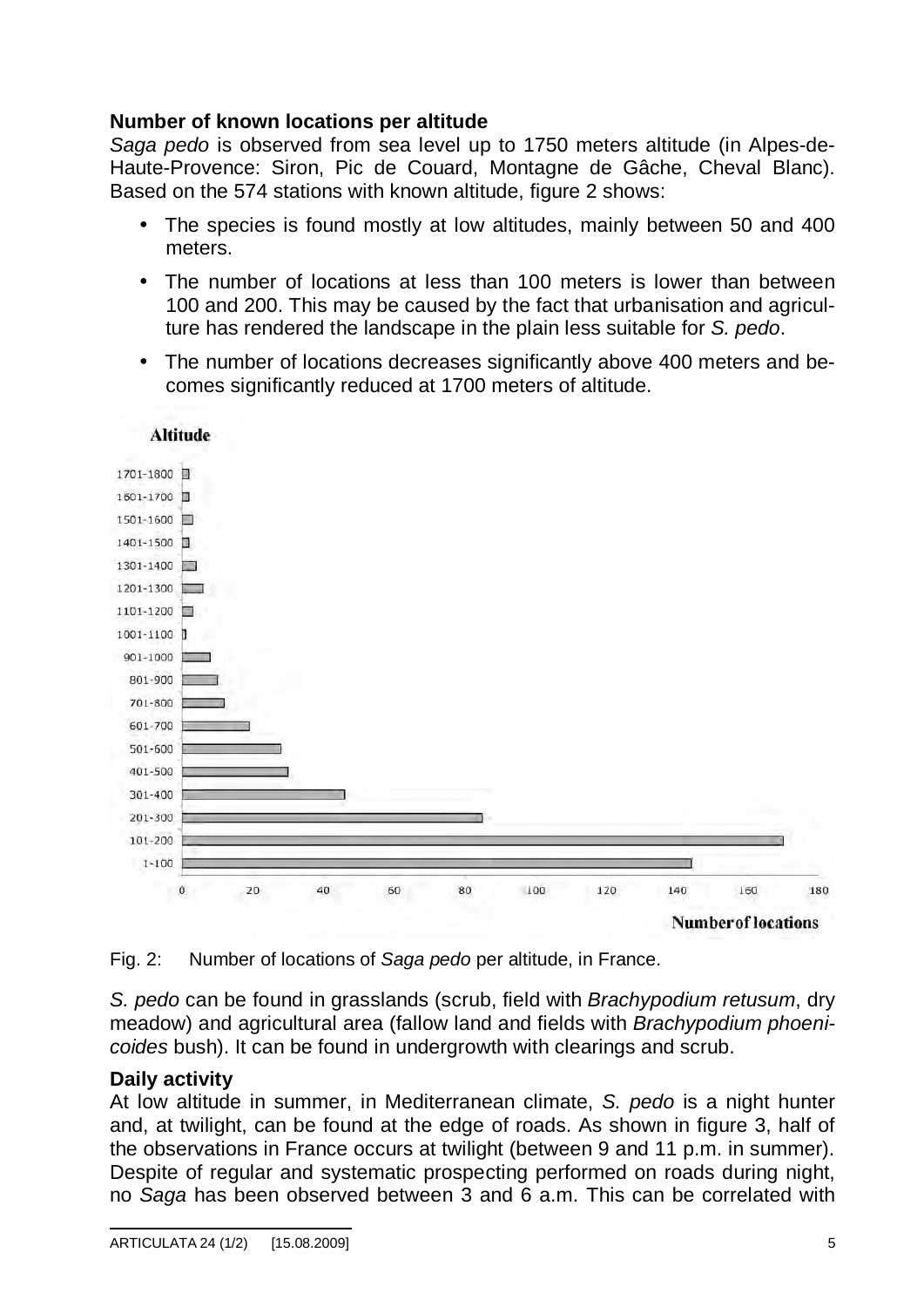the overall reduction of activity of katydids from the middle to the end of the night. During the day, the activity figure shows two peaks: from 10 to 11 a.m. and from 3 to 4 p.m. The reduced number between these two peaks can be explained partially by the lunch time of observers but also by the hotter temperature. Note also the significant reduction of recorded data between 5 to 8 p.m., before the major peak starting at twilight.



Fig. 3: Daily activity of *Saga pedo* in France.

We think that figure 3 gives a realistic picture of the daily activity of *S. pedo*, mainly because so many recorders (500) and some surveys could be combined with other studies, such as those on bats (at night) and birds (at dawn). Moreover, the numerous travels by car during nights in summer (C. Bernier, personal observations) show a lack of *Saga pedo* on the Mediterranean roads during the second half of the night.

## **Phenology**

In France, *Saga pedo* occurs during 7 months, mainly between May and July (Figure 4).

Juveniles can be observed from early April (plain) to mid-July (mountain), last stages 5 and 6 (Sub adults) occurring from mid May to mid July. Adults occur since mid May up to mid October.

It has not been possible to correlate these data with altitude due to the lack of homogeneous recorded information.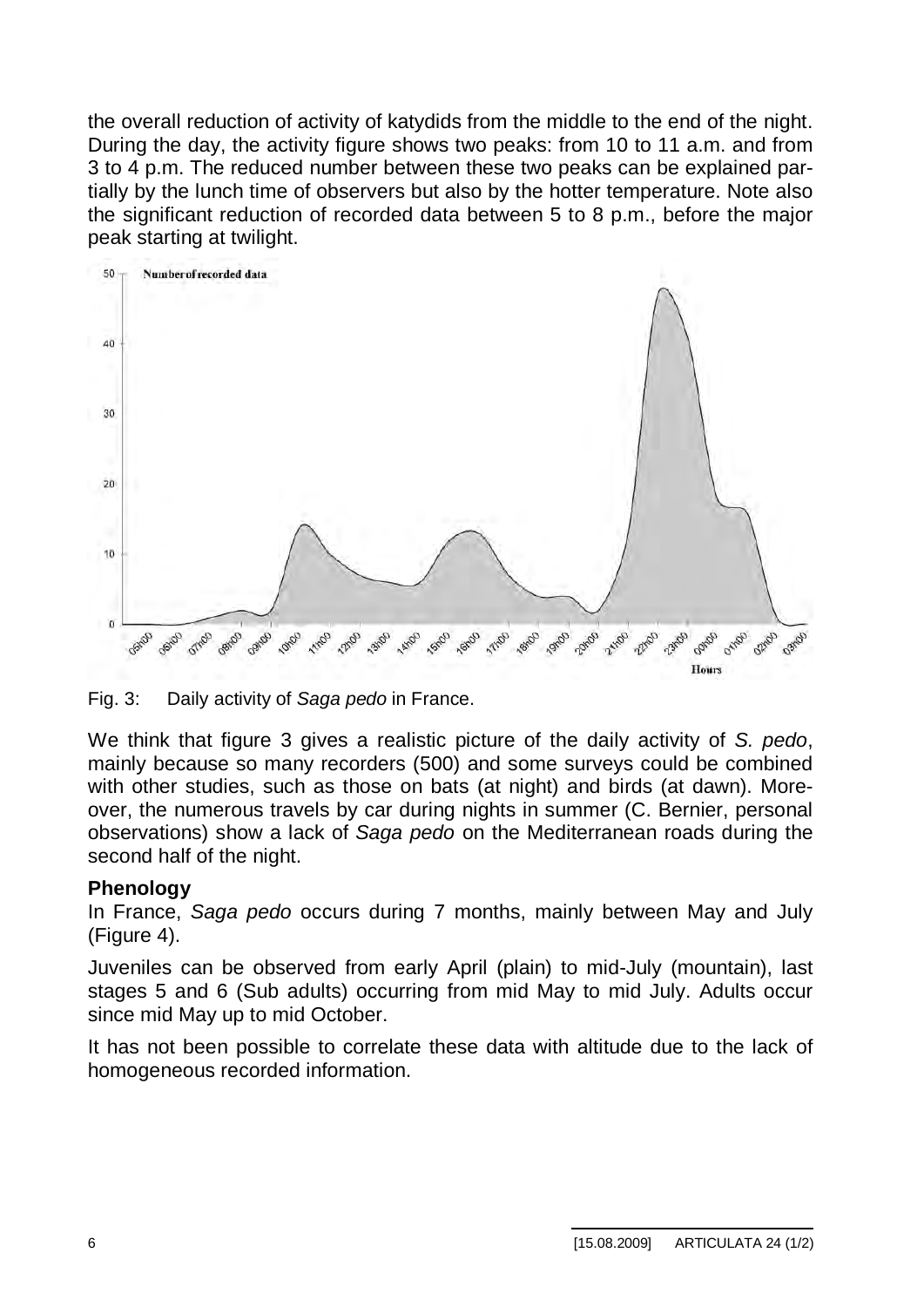

**Incubation duration** 



Fig. 5: Incubation duration per species.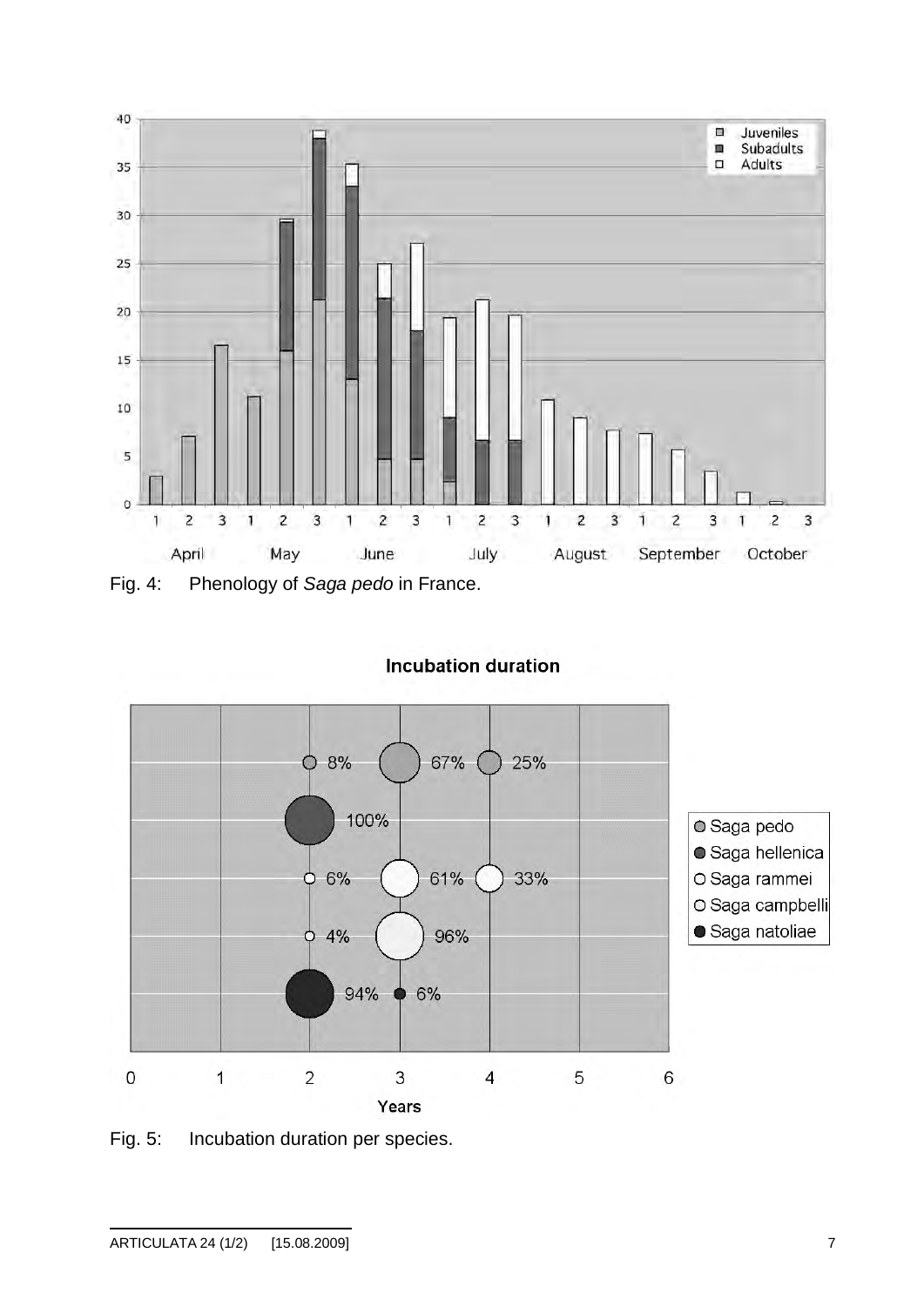# **Statistical data from all** *Saga* **species breeding**

## **Egg incubation duration**

Figure 5 shows the distribution of incubation duration per species. According to these result, we can distinctly classify the species into two categories:

- 2 year incubation for most of the eggs: *S. natoliae* and *S. hellenica*. This duration is common for a lot of Ensifera species.
- 3 year incubation for most of the eggs: *S. pedo, S. campbelli* and *S. rammei*. The percentages are based on the successful hatching of eggs. We have not measured the mortality of eggs because we were unable to count, the number of eggs laid without interfering with the incubation process. However, we continue to keep the flowerpots in the same conditions in case of some eggs hatch in the coming year(s). This could slightly refine the results.

Our first experiment with *S. rhodiensis* shows that some hatchings occurred after only one year. The detailled data will be provided after several years of measurement.

# **Date of hatching**

Hatching data are summarized in two figures:

- Figure 6 shows the average hatching date per species and the differences between the years.
- Figures 7 to 9 show the development of the mean temperature during the months before and during the hatching period, for 2006 to 2008. These figures have been based on 47 hatchings of all species in 2006, 52 hatchings in 2007, and 196 hatchings in 2008. According to the hatching distribution of each species and the similar variation of the average date between years, we decided to lump all hatching data together per year. Each day, air temperature was recorded and the mean temperature results from the average of 288 raw data recorded every 5 minutes. Then, in the figures, the mean temperature data have been smoothed according the following recursive formula:  $Y_N = K^*T_N + (1 - K)^*Y_{N-1}$ .

N: Day:  $T_N$ : Mean temperature recorded in air during the day N: K : Integration parameter;  $Y_N$ : Smoothed mean temperature for the day N;  $Y_{N-1}$ : Smoothed mean temperature for the day preceding the day N.

The aim of this smoothing is to try to simulate the temperature variation at the egg level, taking into account the environment. We had no temperature measurement in the soil close to eggs. We have set the parameter  $K = 0.1$ .

The left vertical axis is the number of hatchings, the vertical axis on the right is the temperature in °C.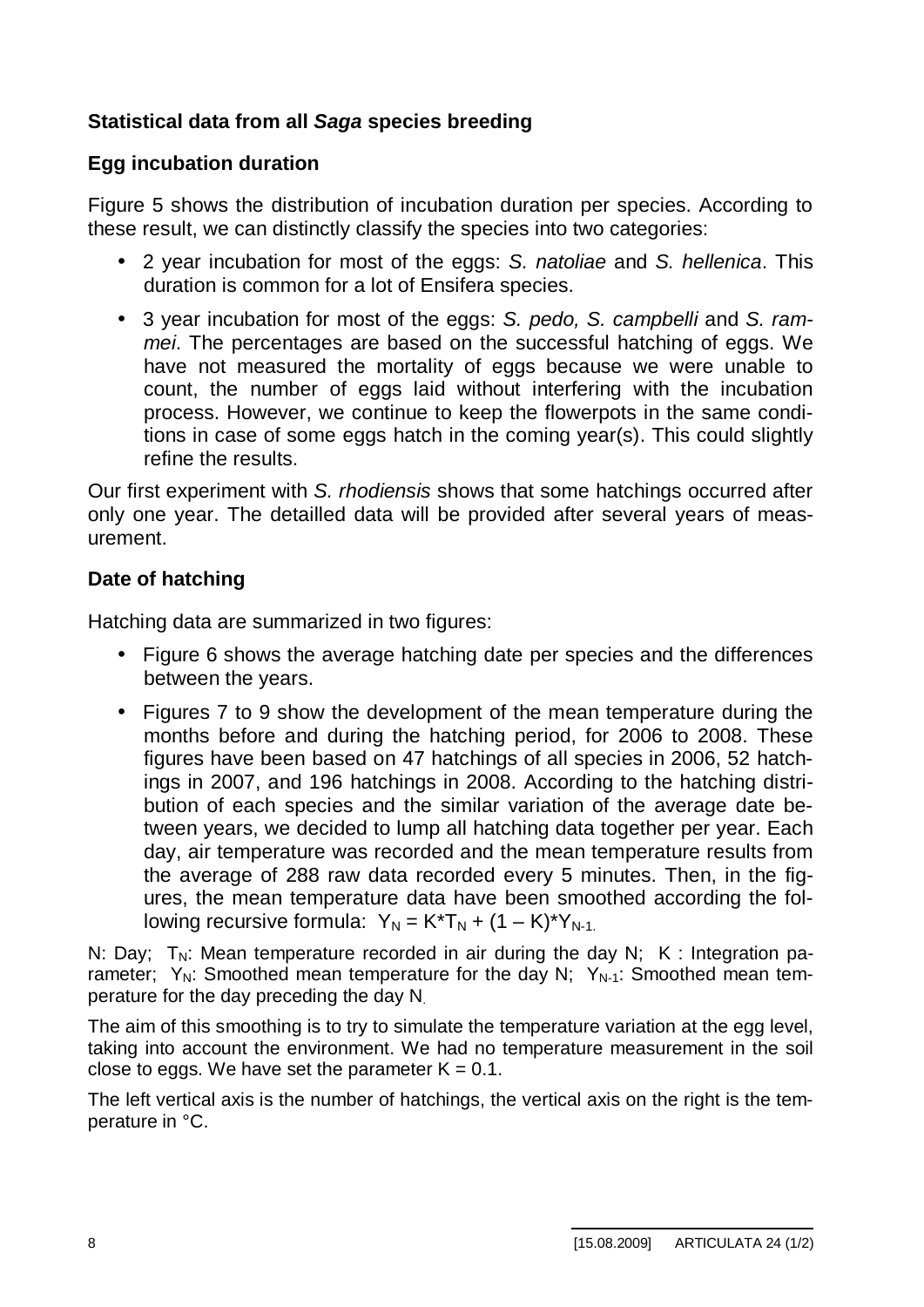

Fig. 6: Average date of hatching per species and per year.



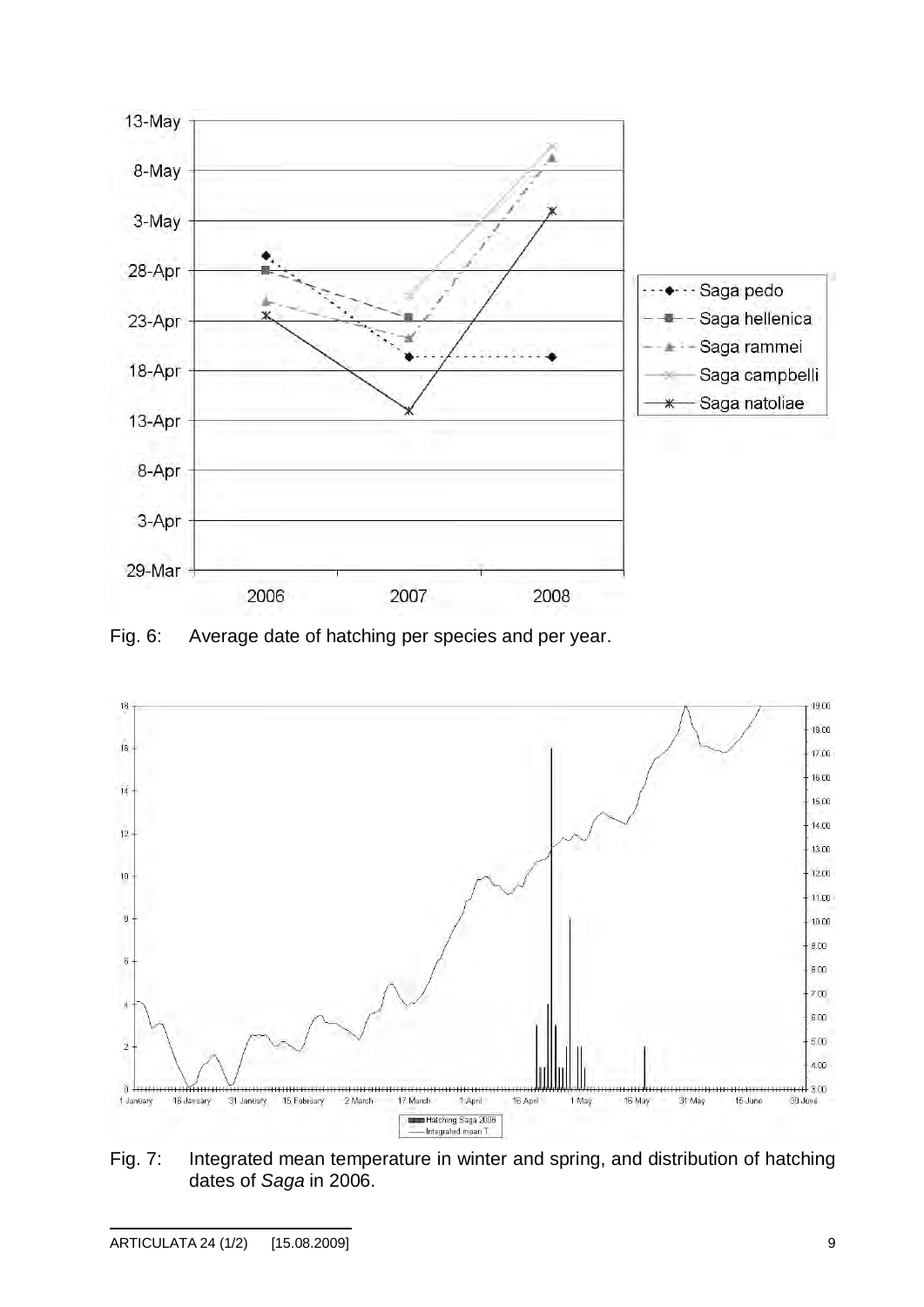

Fig. 8: Integrated mean temperature in winter and spring, and distribution of hatching dates of *Saga* in 2007.



Fig. 9: Integrated mean temperature in winter and spring, and distribution of hatching dates of *Saga* in 2008.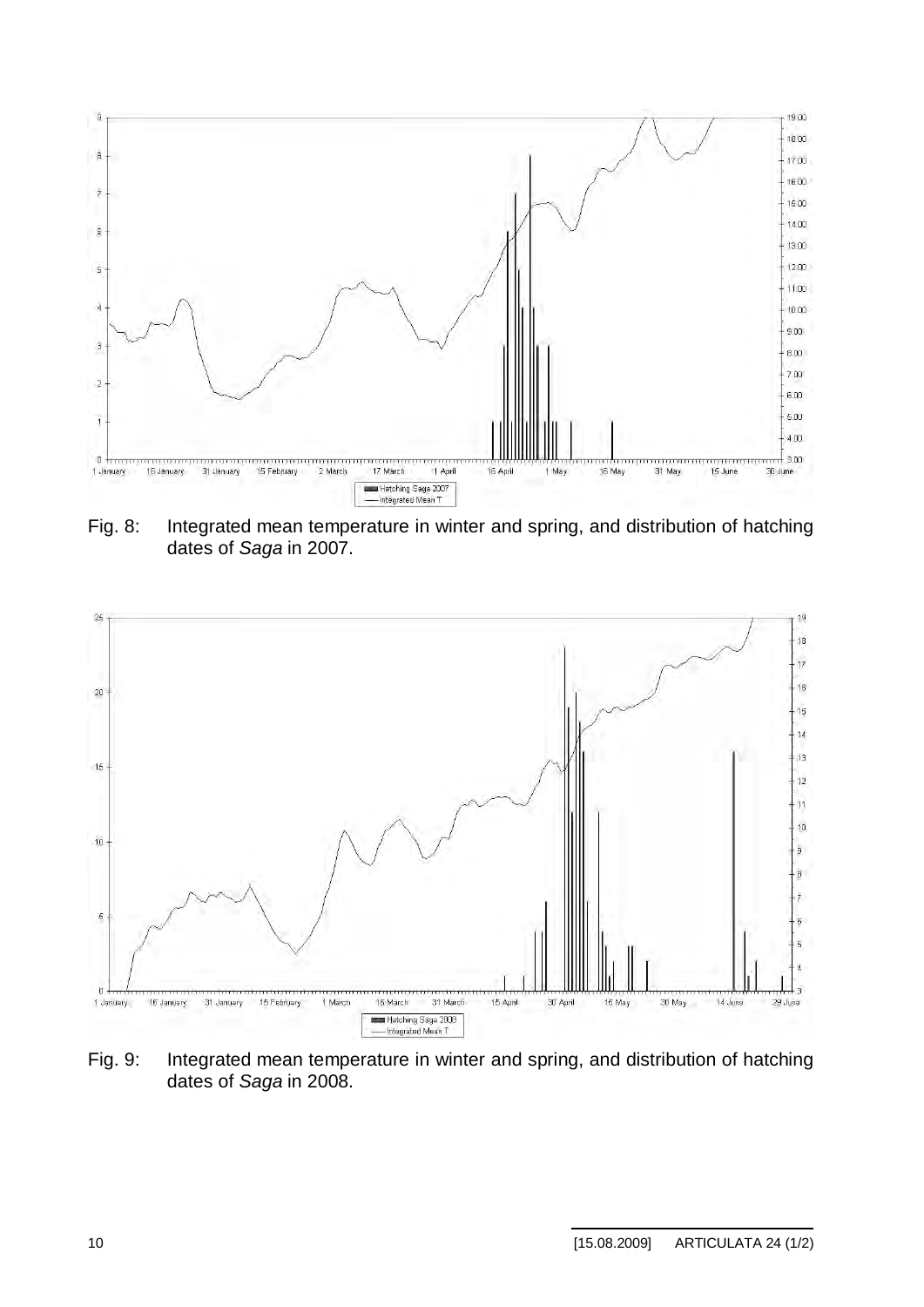From these data, we can draw the following conclusions:

- We can note the similarities between the hatching graphs among the different species. There is one exception in 2008 for *S. pedo*, but not significant (limited to only three hatchings that year).
- The shift of the average hatching date can be explained by the warmer winter in 2007 compared to 2006 and 2008, however, there is no significant parameter to explain the difference in average hatching dates, between 2006 and 2008.
- Among the different correlations tried (development of temperature, number of hours above  $X \,^{\circ}C$  per day, average power provided by sun), we think that the smoothed mean temperature could be among the main parameters for hatching prediction. However, it seems that it is not a simple question of threshold, the slope of the curve could being also a parameter.
- The distribution of hatching around the average date is quite complex. We tried unsuccessfully to correlate the environmental parameters with the hatching date and distribution structure. A lot of recorded parameters have been analysed and correlated without significant result: temperature (min, max, at ground level, underground), wind, humidity, rain, sun (sunshine percentage and average power). Of course we have to take into account the fact that the flowerpots were located in a wooden cabin. We did not observe hatching during a rainy day, but some during a cloudy day with sparse rain. We have noted that the windy days were not favourable for hatching and that mostly the hatching occurred in the morning. We were unable to explain with the environment parameters, why some of the hatching days were far from the mean point.

## **General life duration**

Figure 10 shows the average duration of juvenile stages and the average life of the adult stage. This corresponds to life duration in natural climatic conditions of the department of Var, without predation.

In addition, figure 11 shows the average date of end of life of adults (in the environment as stated above). In this figure, we have added the data for *S. rhodiensis*, collected in the early juvenile stage and reared.

## **Average time between moulting to the adult stage and first mating**

The average time from the last moult up to the first reproduction is 15 to 20 days. At this stage, we don't have enough data to discern differences between species.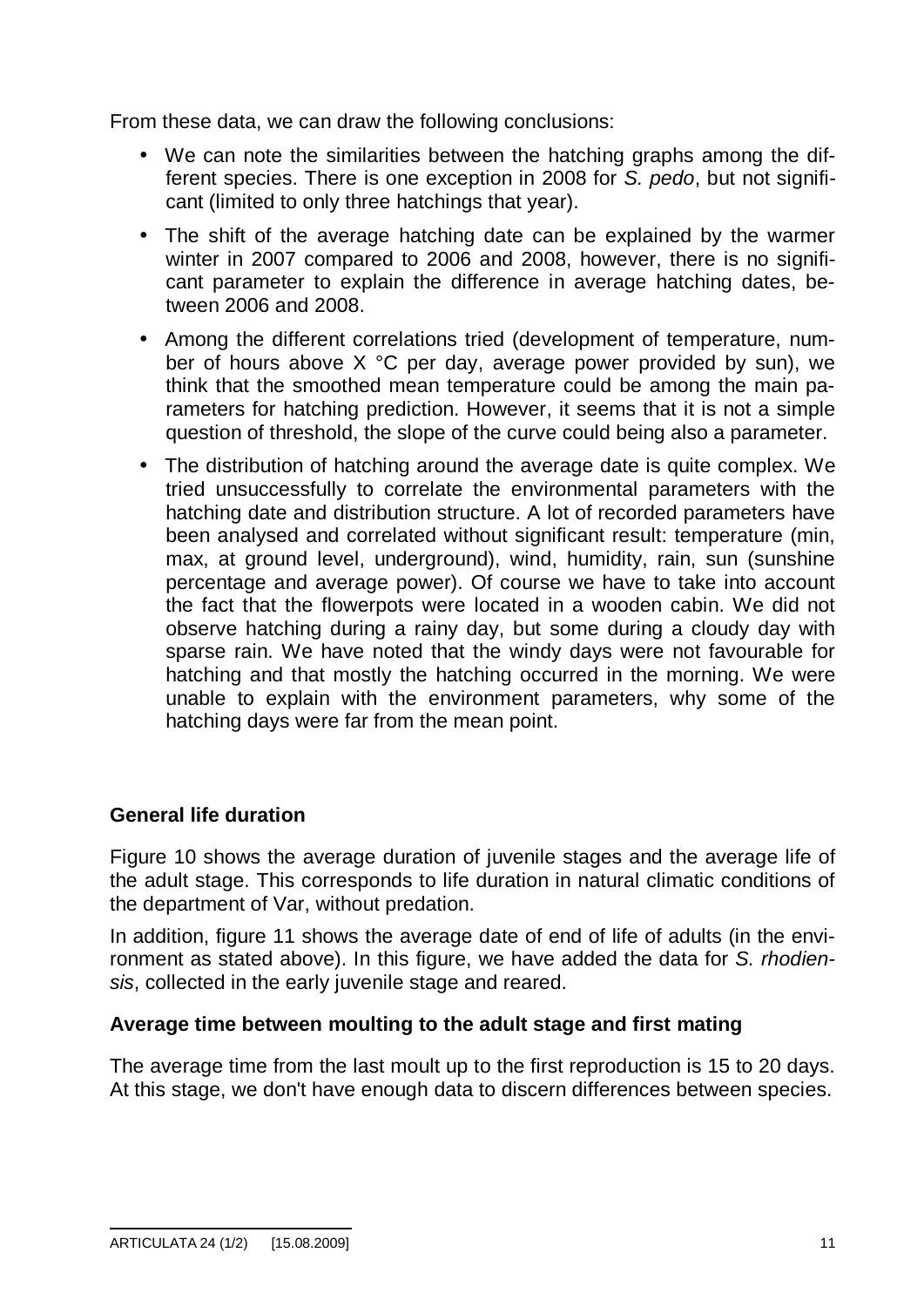

Fig. 10: Life duration per species.



Fig. 11: Average date of death per species.

# **Conclusion**

These first statistical results have taken benefit of several years of records in the field and of breeding experience. This adds to a better understanding of the genus *Saga*.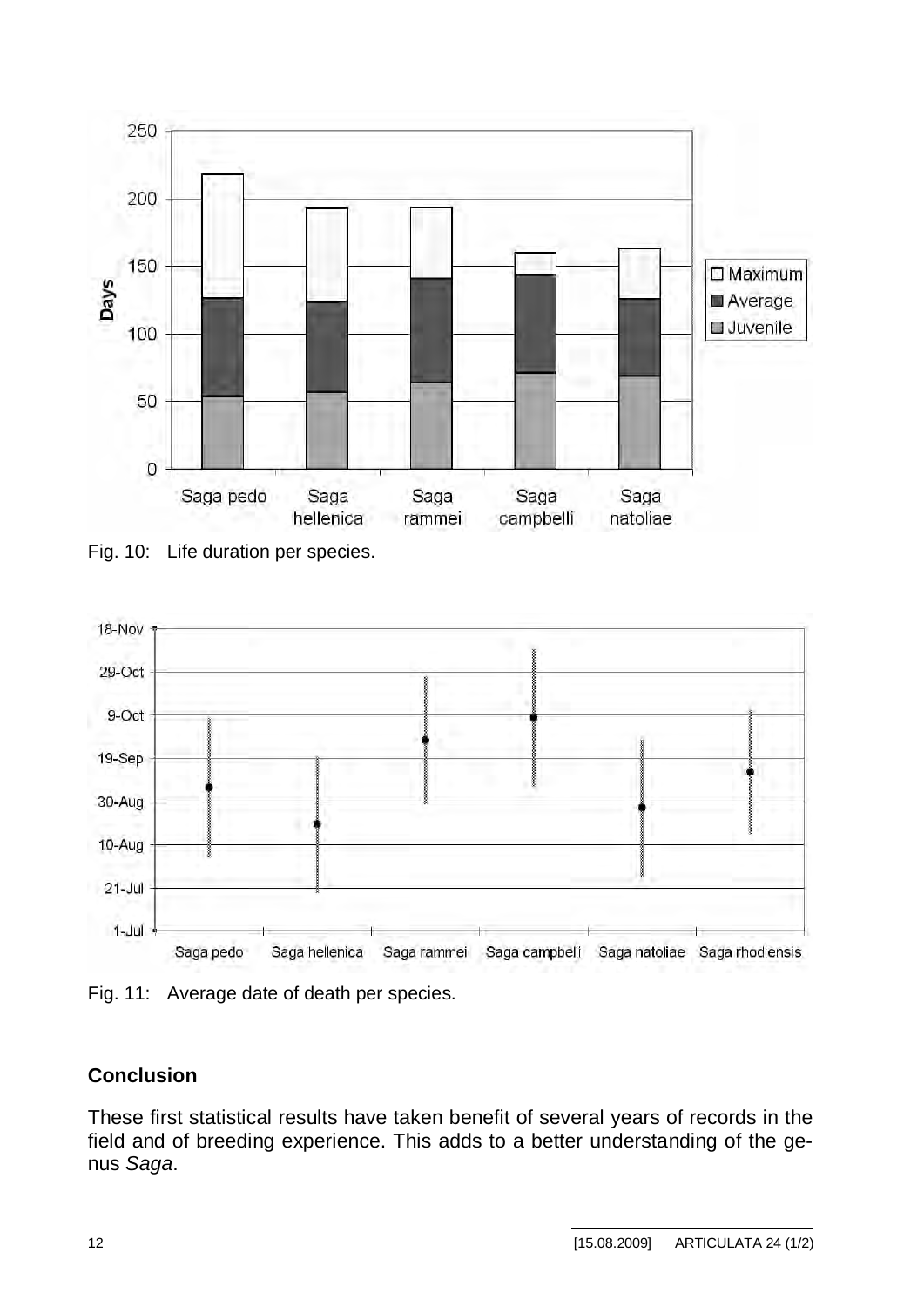However, several additional years of data recording will be necessary to refine the role of the environmental parameters, by performing new correlations or computations with external parameters.

Moreover, the survey of *S. pedo* launched in France a few years ago has been a success and is a key factor in the better knowledge of its habitats. Therefore, this experience needs to be now extended to Europe.

#### **Acknowledgements**

The knowledge of *Saga pedo* in France has benefited greatly from the contributions of 560 orthopterists. We wish to express our thanks to them. Special thanks are due to scientific council of O.N.E.M. for its support and to David Delon, Antoine Foucart, Yoan Braud, Jean-Jacques Peres, Jean-Michel Faton and Alain Schall for their help to the *S. pedo* survey.

For the breeding, we are indebted to Simone Lemonnier for her extensive daily work at Callian during our missions in the Balkans, requiring patience and meticulousness. Additionally, we express our gratitude to colleagues Jean François Voisin and Fer Willemse, both being an example for us in such researches.

> Authors: Michèle Lemonnier-Darcemont Groupement d'Études Entomologiques Méditerranée (G.E.E.M.) Hameau de St Donat 240 chemin du Vignaou 83440 Callian, France E-Mail: [etude.saga@geem.org](mailto:etude.saga@geem.org)

Christophe Bernier 8 Place de l'Église 30170 Pompignan, France E-Mail: [saga@onem-france.org](mailto:saga@onem-france.org)

Christian Darcemont Groupement d'Études Entomologiques Méditerranée (G.E.E.M.) Hameau de St Donat 240 chemin du Vignaou 83440 Callian, France E-Mail: [etude.saga@geem.org](mailto:etude.saga@geem.org)